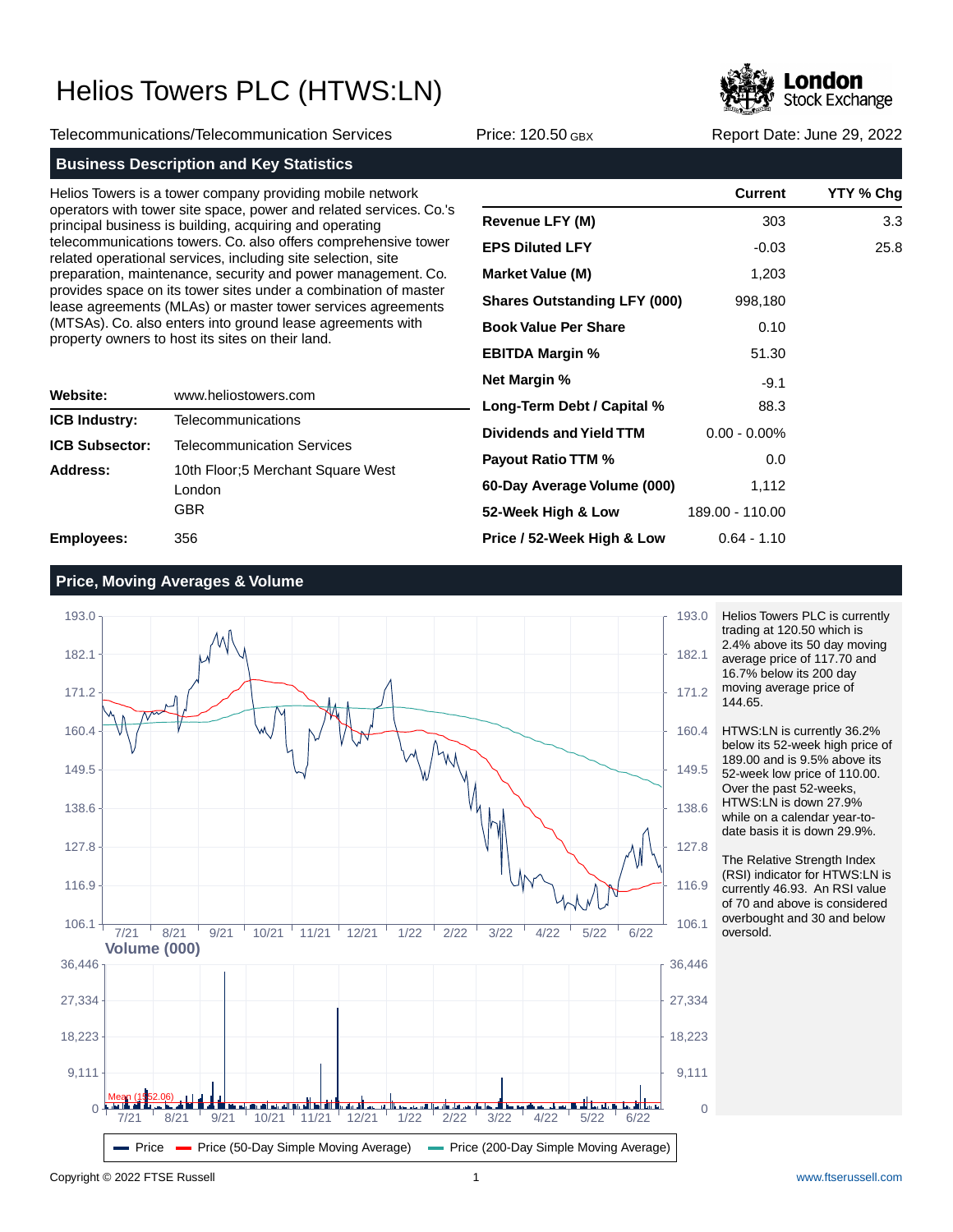

Telecommunications/Telecommunication Services Price: 120.50 GBX Report Date: June 29, 2022

### **Price Performance, Technical Indicators & Risk Metrics**

| <b>Price Performance</b> | % Change | <b>Difference</b><br><b>vs FTSE 350</b> | <b>Technical Indicators</b>          |        |
|--------------------------|----------|-----------------------------------------|--------------------------------------|--------|
| 1-Day $%$                | $-1.71$  | $-1.34$                                 | 50-Day Average Price                 | 117.70 |
| 1-Week %                 | $-5.27$  | $-8.06$                                 | Price / 50-Day Average               | 1.02   |
| 4-Week %                 | 5.79     | 10.13                                   | 200-Day Average Price                | 144.65 |
| 52-Week %                | $-27.93$ | $-27.17$                                | Price / 200-Day Average              | 0.83   |
| Quarter-to-Date %        | 4.42     | 8.29                                    | <b>RSI - Relative Strength Index</b> | 46.93  |
| Year-to-Date %           | $-29.94$ | $-25.81$                                | <b>Risk Metrics</b>                  |        |
| Last Month %             | 1.52     | 1.03                                    | <b>Price Volatility</b>              | 4.53   |
| <b>Last Quarter %</b>    | $-32.91$ | -32.64                                  | <b>Sharpe Ratio</b>                  |        |
| Last Calendar Year %     | 12.42    | -1.94                                   | <b>Sortino Ratio</b>                 |        |

## **5-Year Price Performance vs. FTSE 350**



Over the past five years, Helios Towers PLC's stock price is down 2.0% which is 1.5% below the FTSE 350 Index performance of -0.5% over the same period. Helios Towers PLC's cumulative annualized growth rate (CAGR) over the five year period has been -0.8% while that of the FTSE 350 Index has been -0.1%.

Over the past year, Helios Towers PLC's stock price performance of -27.9% has underperformed that of the FTSE 350 Index by 27.2%. On a year-to-date basis, Helios Towers PLC's stock price performance of -29.9% has underperformed the FTSE 350 Index by 25.8%.

Over the past week, Helios Towers PLC's stock price performance of -5.3% has underperformed that of the FTSE 350 Index by 8.1%.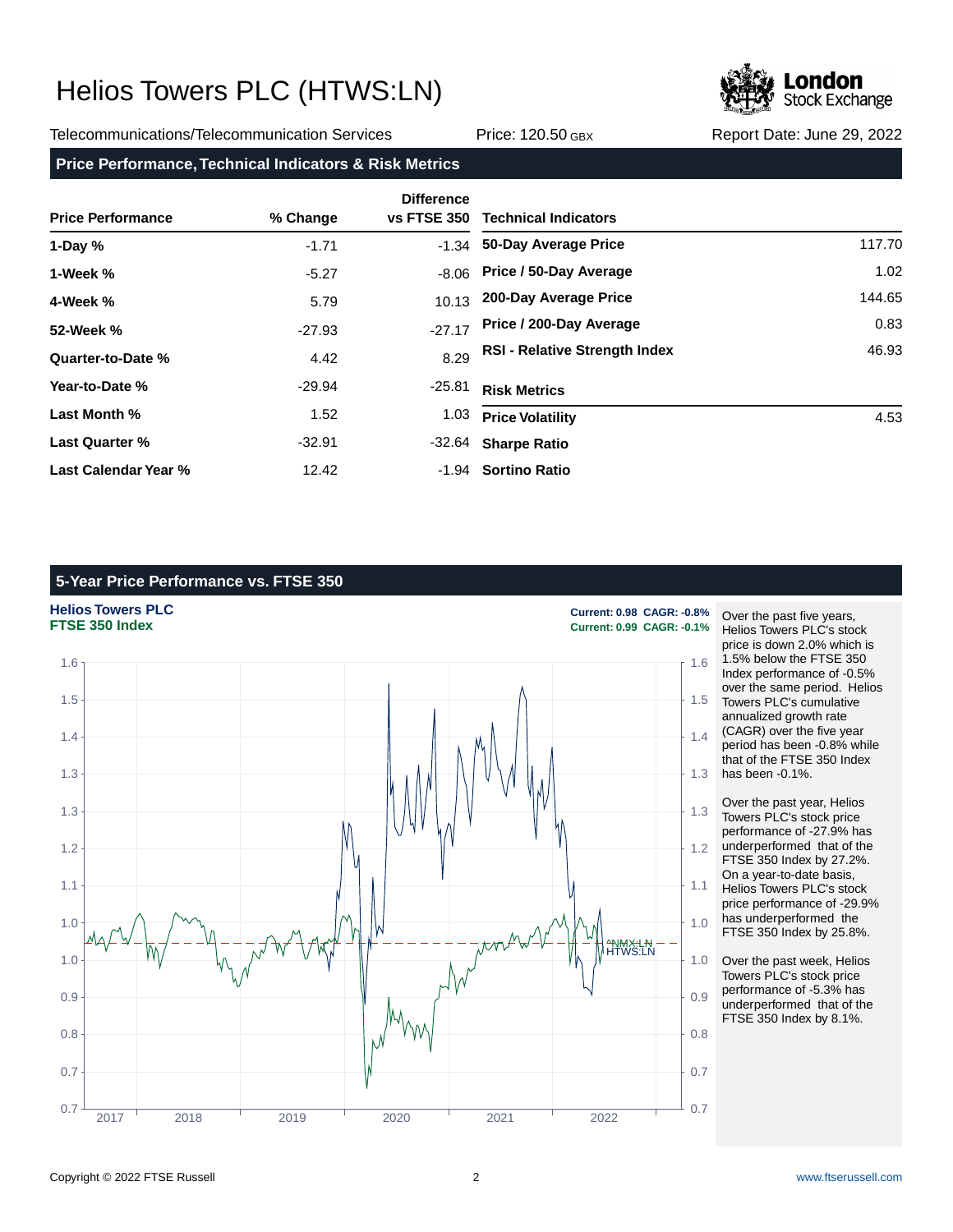**Stock Exchange** 

Telecommunications/Telecommunication Services Price: 120.50 GBX Report Date: June 29, 2022

**Growth and Profitability Metrics**

| <b>Historical Growth</b>      | 3-Year  | 5-Year | 10-Year Profitability      | <b>Current</b> | 5-Year<br>Average | 10-Year<br>Average |
|-------------------------------|---------|--------|----------------------------|----------------|-------------------|--------------------|
| Revenues %                    | 5.9     |        | Gross Margin %             | 35.7           |                   |                    |
| Revenues Per Share %          |         |        | <b>EBITDA Margin %</b>     | 51.3           |                   |                    |
| <b>EBITDA %</b>               | 18.3    |        | <b>Pre-Tax Margin %</b>    | $-5.0$         |                   |                    |
| <b>EPS Diluted %</b>          |         |        | <b>Net Margin %</b>        | $-9.1$         |                   |                    |
| <b>Free Cash Flow %</b>       |         |        | <b>Return on Equity %</b>  | $-23.6$        |                   |                    |
| <b>Cash from Operations %</b> | 0.8     |        | <b>Return on Capital %</b> | $-4.1$         |                   |                    |
| <b>Book Value %</b>           | $-22.4$ |        | Return on Assets %         | $-2.9$         |                   |                    |



Helios Towers PLC's cumulative annualized revenue growth rate over the charted period is 5.9%. This compares to cumulatative annualized growth of 5.9% over the past 3 years.

Helios Towers PLC's cumulative annualized EPS growth rate over the charted period is 0.0%. This compares to cumulatative annualized growth of % over the past 3 years.





Helios Towers PLC's return on equity of -23.6% is 35.5% above the period's mean return on equity of -59.1%. During the charted period, the observed ROE high and low were -23.6% and -100.0% respectively.

**Net Profit Margin %**

fean (-22.34)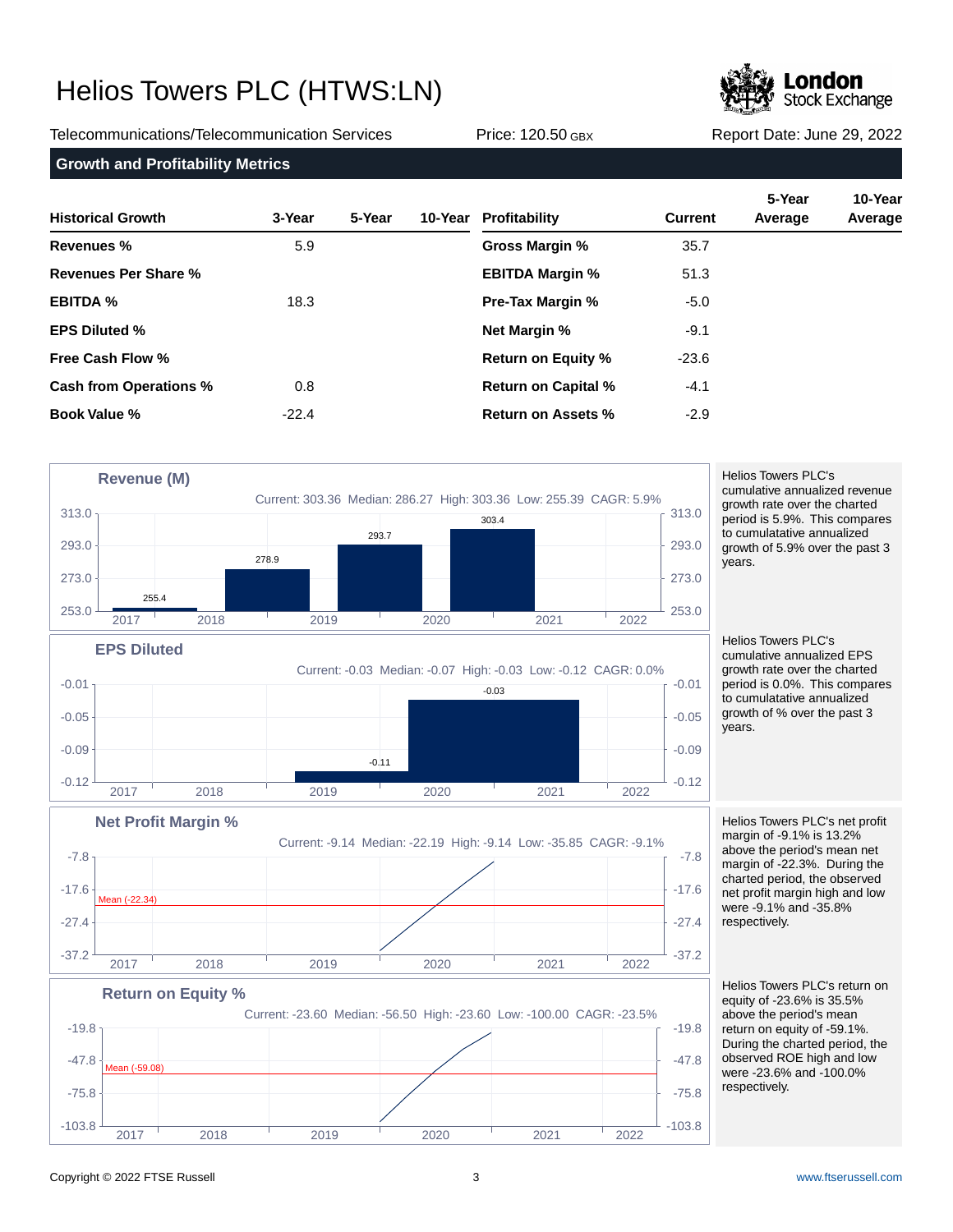**Stock Exchange** 

Telecommunications/Telecommunication Services Price: 120.50 GBX Report Date: June 29, 2022 **Valuation Metrics 5-Year 10-Year Current Median Median Price / EPS TTM Price / Sales Price / Operating Cash Flow Price / Book Value 5-Year 10-Year Current Median Median Earnings Yield % Free Cash Flow Yield % Dividend Yield % Enterprise Value / EBITDA** 99.9 3.8 14.1 12.6 -1.76 0.00 0.00 10.4

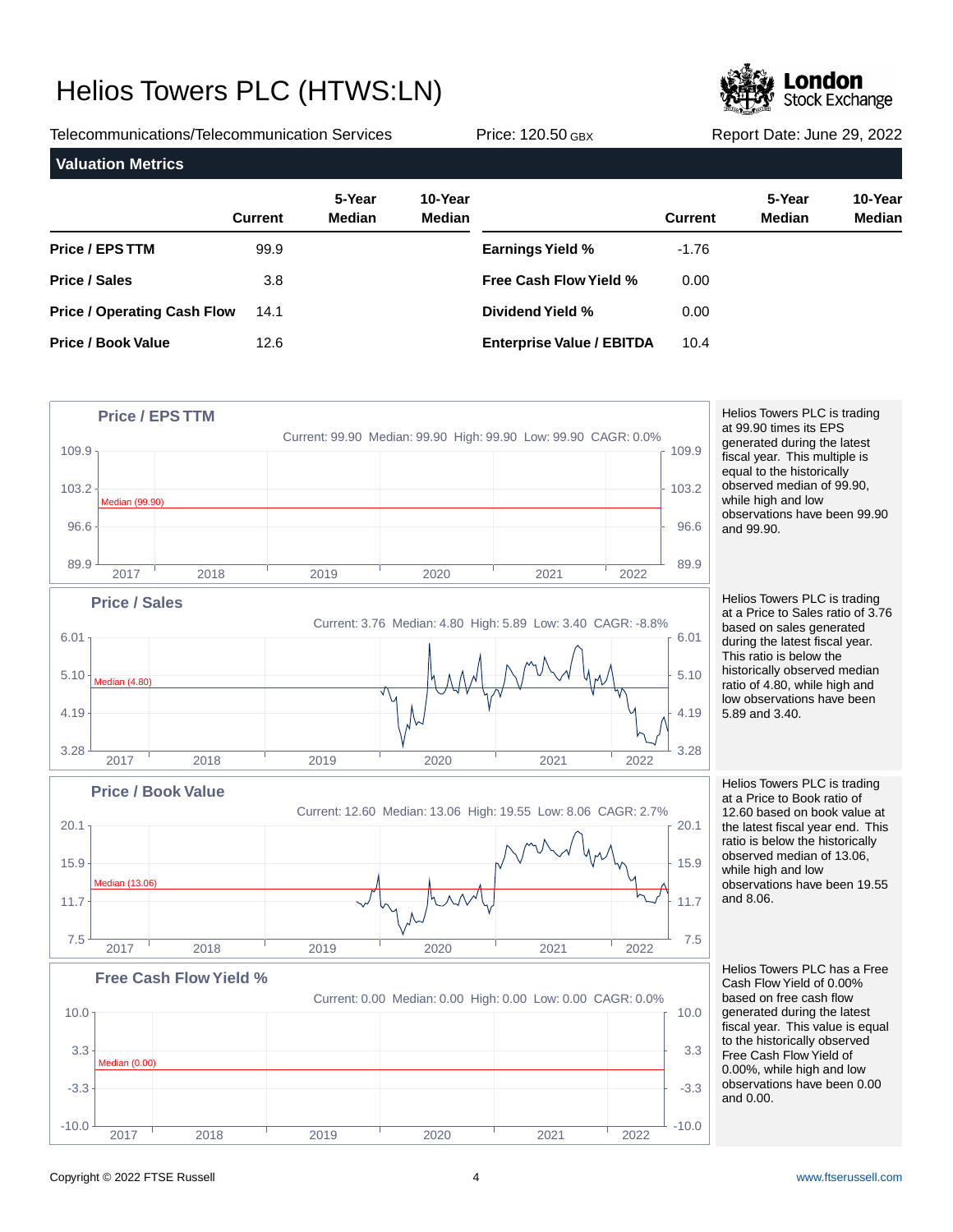

Stock Exchange

**ICB Subsector Peer Comparisons**











## **Price / EPS TTM Price / Book Value**



## **EPS 5-Year Growth Rate % Revenue 5-Year Growth Rate %**

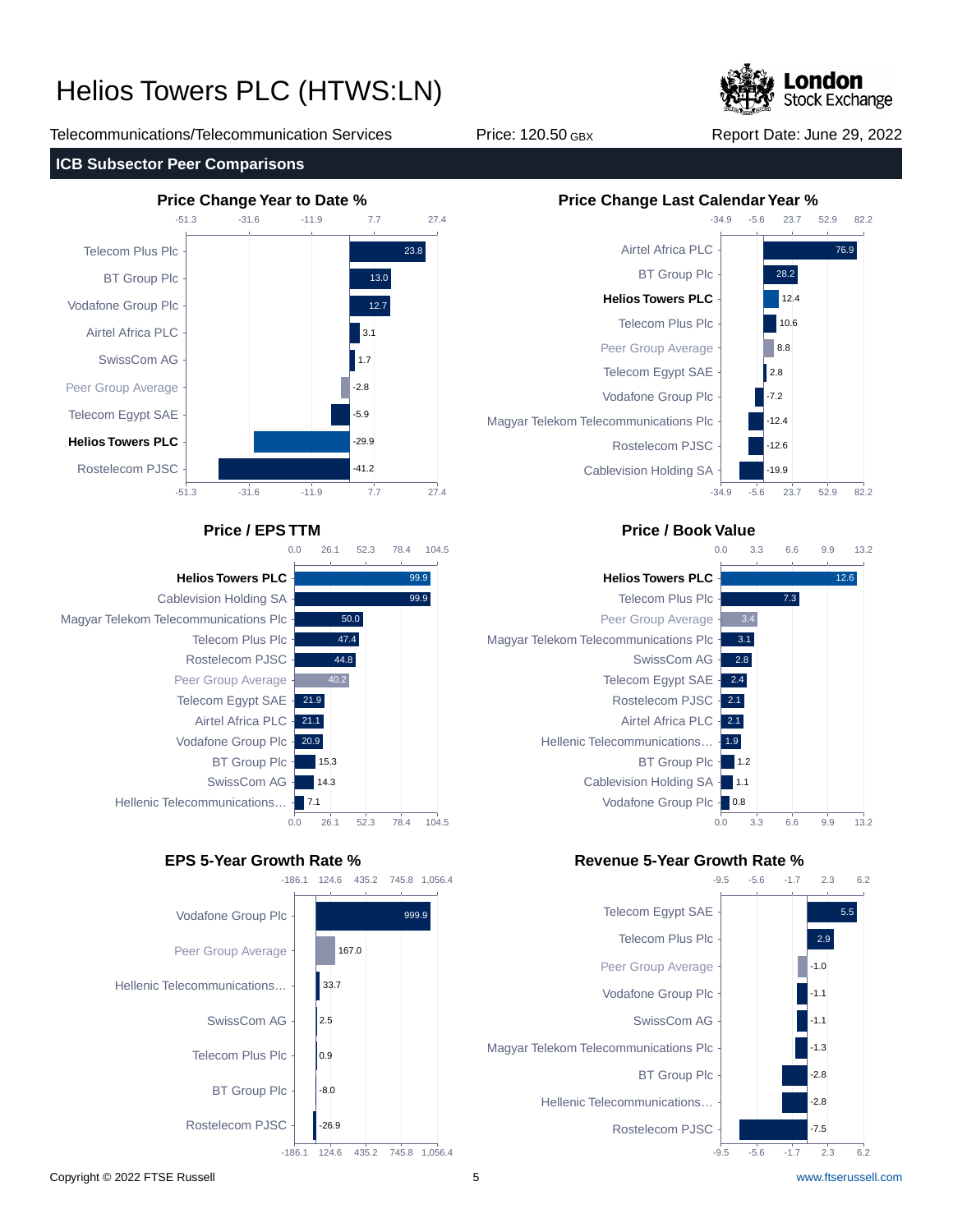

### Telecommunications/Telecommunication Services Price: 120.50 GBX Report Date: June 29, 2022

### **Abbreviations:**

| <b>CAGR</b>   | - Cumulative annual growth rate.                                |
|---------------|-----------------------------------------------------------------|
| <b>EBIT</b>   | - Earnings before interest and taxes.                           |
| <b>EBITDA</b> | - Earnings before interest, taxes, depreciation & amortization. |
| <b>LFY</b>    | - Last fiscal year                                              |
| м             | - Million                                                       |
| <b>LON</b>    | - London Stock Exchange                                         |

### **Definitions:**

**Market Value** - Weekly Price times latest Shares Outstanding times any applicable ADR factor.

**Revenue** - Sum of the last four quarters of Revenues.

**Revenue Per Share** - Sum of the last four quarters of Total Revenue divided by Weighted Average Shares Outstanding.

**Operating EPS LFY** - EPS excluding non-recurring, non-operating items, fiscal year aligned TTM value.

60-Day Average Volume (000) - The average of the last 60 daily volume values in thousands of shares.

**Price 52-Week High** - The high closing price from the last 52 weeks of daily closing prices.

**Price 52-Week Low** - The low closing price from the last 52 weeks of daily closing prices.

**Price / 52-Week High** - Latest price divided by the high price from the past 52 weeks of daily closing prices.

**Price / 52-Week Low** - Latest price divided by the low price from the past 52 weeks of daily closing prices.

**50-Day Average Price** - Mean of last 50 daily closing prices.

**200-Day Average Price** - Mean of last 200 daily closing prices.

Price / 50-Day Average Price - Latest closing price divided by mean of last 50 daily closing prices, as a percentage.

**Price / 200-Day Average Price** - Latest closing price divided by mean of last 200 daily closing prices, as a percentage.

Relative Strength Index - Relative Strength Index or RSI measures the magnitude of gains over a given time period against the magnitude of losses over that period. The equation is RSI = 100 - 100 / (1 + RS) where RS = (total gains / n) / (total losses / n) and n = number of RSI periods. In this item, 14 days is used and one year of daily prices are considered. A value of 30 or below may imply oversold and 70 or above may imply overbought.

**Price Volatility** - The standard deviation of the last 20 days of daily closing prices.

Sharpe Ratio - The 5 year average of the excess monthly return over the risk - free rate(1 - month T - bill) over the 5 year standard deviation of the same series.

**Sortino Ratio** - The same calculation as the Sharpe Ratio but with positive excess returns set to zero for the standard deviation denominator, so only negative volatility weighs in.

**Dividends Per Share TTM** - Sum of the last four quarters of Dividends Per Share.

Payout Ratio - Dividends Per Share TTM divided by Operating EPS TTM.

**Dividend Yield TTM %** - Sum of the last four quarter of Dividends Per Share divided by Weekly Price.

**EBITDA** - Sum of the last four quarters of EBITDA (Operating Income + Depreciation & Amortization).

**Free Cash Flow** - Sum of the last four quarters Net Cash from Operations minus Capital Expenditures (Purchase of Property, Plant & Equipment), from the Cash Flow Statement.

**Book Value Per Share** - Total Common Equity last quarter divided by Shares Outstanding last quarter.

**Gross Margin %** - Sum of the last four quarters Gross Profit divided by the sum of the last four quarters Revenues.

**EBITDA Margin %** - Sum of the last four quarters EBITDA divided by the sum of the last four quarters Revenues.

**Pre-Tax Margin %** - Sum of the last four quarters of Earnings Before Taxes divided by sum of the last four quarters Revenues.

**Net Profit Margin %** - Sum of the last four quarters of Operating EPS divided by sum of the last four quarters Revenues Per Share.

**Return on Equity %** - Sum of the last four quarters of Operating EPS divided by the average of the last four quarters Book Value.

**Return on Capital %** - Sum of the last four quarters of Operating EPS divided by the average of the last four quarters Total Capital Per Share.

**Return on Assets %** - Sum of the last four quarters of Operating EPS divided by the average of the last four quarters Total Assets Per Share.

**Price / EPS TTM** - Weekly Price divided by the sum of the last four quarters of Operating EPS (capped at 99.9).

**Price / Sales** - Weekly Price divided by Revenues Per Share TTM.

**Price / Book Value** - Weekly Price divided by Book Value Per Share last quarter. Book Value Per Share is Total Common Equity last quarter divided by Shares Outstanding last quarter (capped at 49.9).

**Free Cash Flow Yield %** - Free Cash Flow Per Share TTM divided by Weekly Price.

Enterprise Value - Market Value plus Total Debt last year plus Preferred Equity last year minus Cash & Cash Equivalents last year.

**Enterprise Value / Sales** - Enterprise Value divided by the sum of the last four quarters of Revenue.

**Enterprise Value / EBITDA** - Enterprise Value divided by EBITDA TTM.

**Enterprise Value / EBIT** - Enterprise Value divided by trailing four quarters of Operating Income.

Enterprise Value / Free Cash Flow- Enterprise Value divided by the sum of the last four quarters of Free Cash Flow.

**Russell 1000 Index** - The largest 1,000 stocks by market cap, the index comprehensively covers the US large cap universe.

EPS 5-Year Growth Rate % is capped at 999.9%.

Revenue 5-Year Growth Rate % is capped at 999.9%.